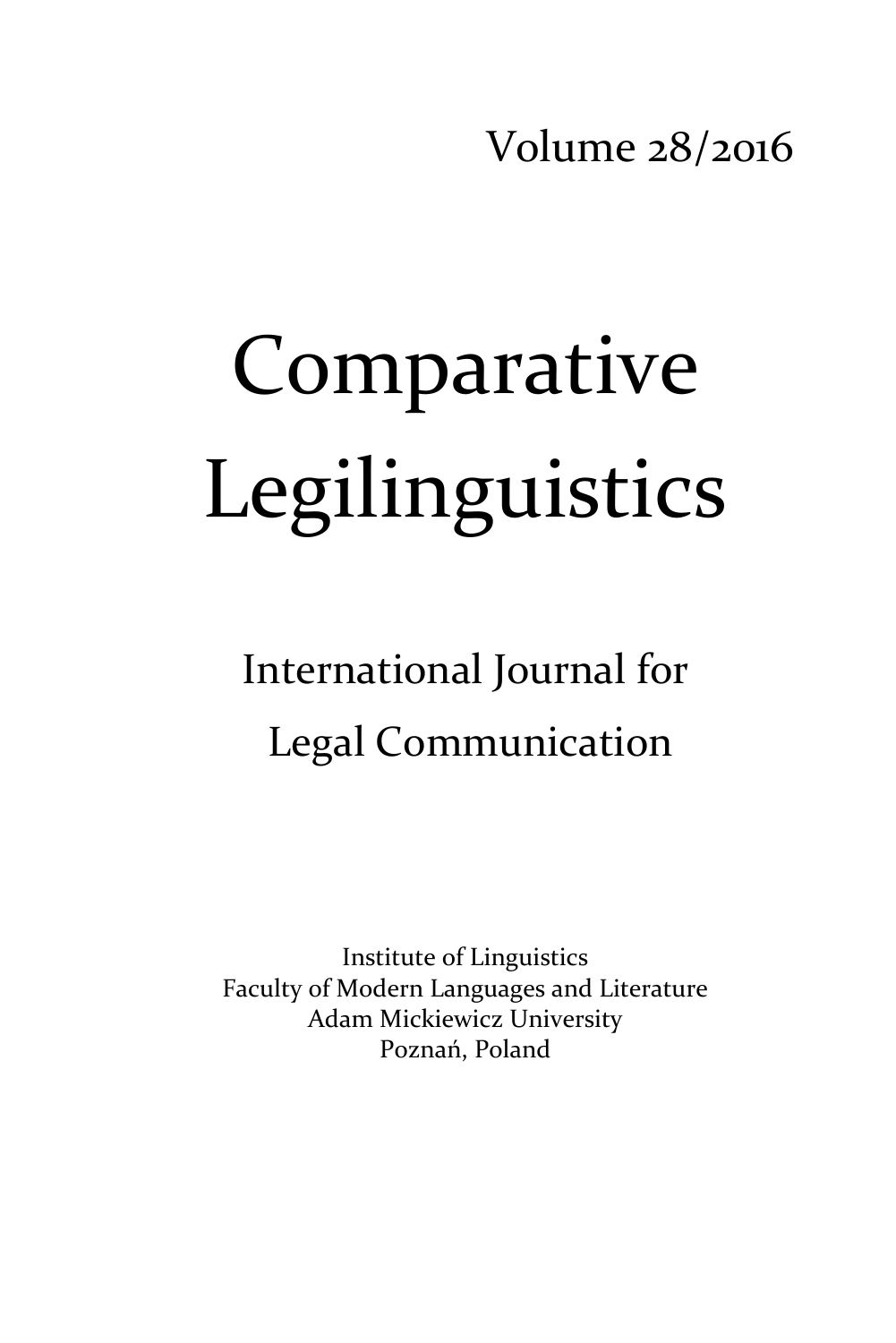#### **INSTITUTE OF LINGUISTICS KOMITET REDAKCYJNY/EDITORIAL BOARD**

**Editor-in-chief:** Aleksandra Matulewska **Co-editor:** Paula Trzaskawka **Sekretarze/Assistants:**Paulina Kozanecka,Paula Trzaskawka, Emilia Wojtasik-Dziekan, Daria Zozula

#### **External Members of the Editorial Board**

Łucja Biel (Poland),Christos Bintoudis (Greece/Poland), Susan Blackwell (UK), OnorinaBotezat, (Romania), Olga Burukina (Russia), Sheng-Jie Chen (Taiwan), Laura Ervo (Sweden), EwaKościałkowska-Okońska (Poland),Larisa Krjukova (Russia), Artur Kubacki (Poland), Lavinia Dan (Romania),NataljaNetšunajeva (Estonia), KiriakosPapoulidis (Greece/Poland),Fernando Prieto Ramos (Switzerland),Judith Rosenhouse (Israel), Halina Sierocka (Poland), Ning Ye (China), Cheng Le (China), Anne Wagner (France)

**Section and technical editors:**Karolina Gortych-Michalak, Paulina Kozanecka,Paulina Nowak-Korcz,Joanna Nowak-Michalska, Paula Trzaskawka, Emilia Wojtasik-Dziekan, Daria Zozula **Linguistic editors:** Jamila Oueslati for Arabic and French, Ya Nan Zhang for Chinese, Colin Phillips for English, KarstenDahlmannsfor German, Piotr Wierzchoń for Polish, SwietłanaGaś for Russian, Eva María Rufo Sánchez-Román for Spanish

> Adres Redakcji/Editorial Office Instytut Językoznawstwa Zakład Legilingwistyki i Języków Specjalistycznych al. Niepodległości 4, pok. 218B 61-874 Poznań, Poland [lingua.legis@gmail.com](mailto:lingua.legis@gmail.com)

Wydanie publikacji dofinansował Instytut Językoznawstwa Czasopismo znajduje się na liście ministerialnej czasopism punktowanych z 2013 roku z liczbą 7 punktów. The issue has been published with financial grant from the Institute of Linguistics, Poland. The paper version serves referential purposes. Wersja papierowa jest wersją referencyjną czasopisma Copyright by Institute of Linguistics Printed in Poland

ISSN 2080-5926 e-ISSN 2391-4491 (http://pressto.amu.edu.pl/index.php/cl/issue/archive) Nakład 60 egz. Redakcja i skład: Zakład Legilingwistyki i Języków Specjalistycznych Druk: Zakład Graficzny Uniwersytetu im. A. Mickiewicza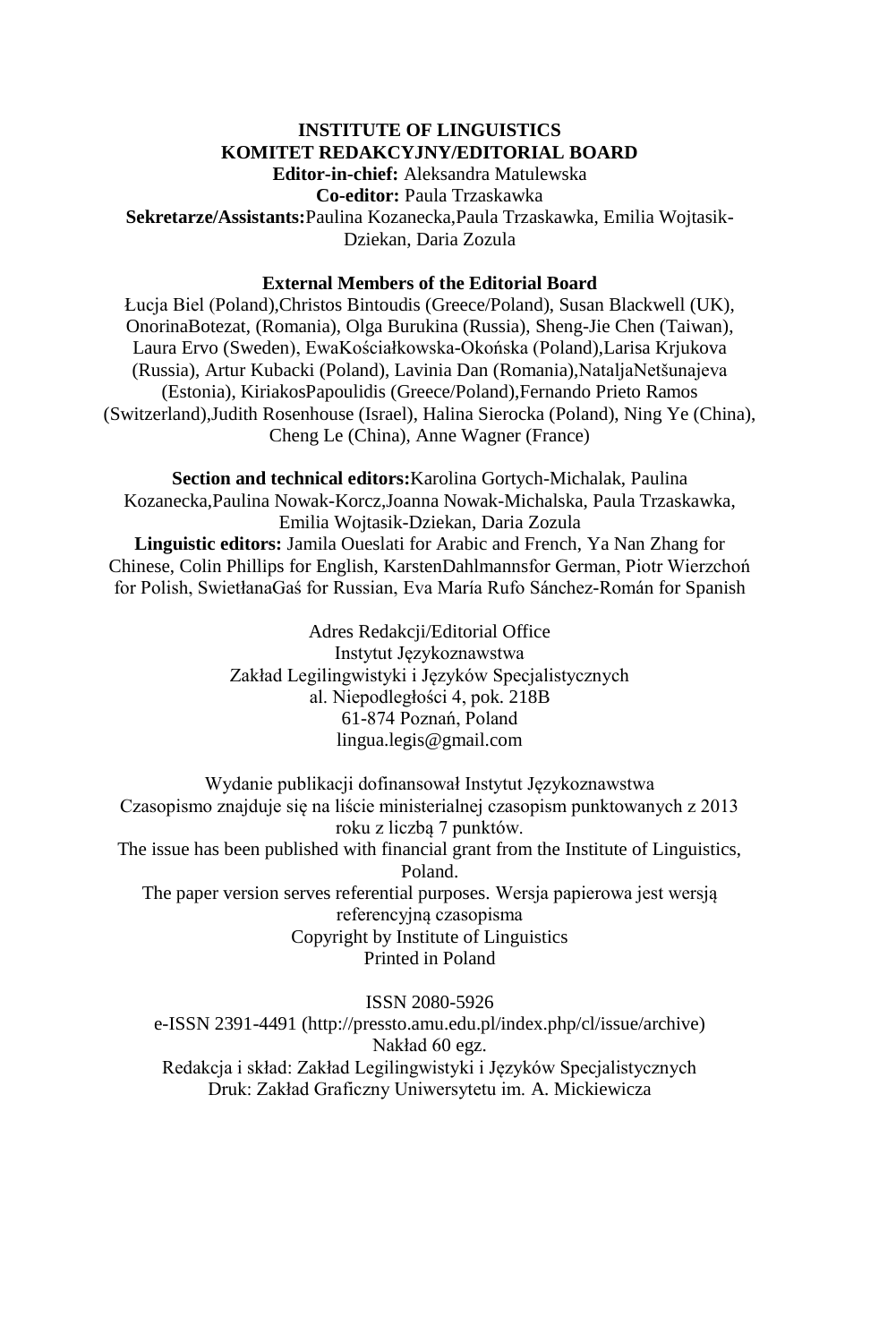## **Table of Contents**

| <b>Preface</b> |                                                                                                                                                                                         | 5   |
|----------------|-----------------------------------------------------------------------------------------------------------------------------------------------------------------------------------------|-----|
|                | <b>ARTICLES</b>                                                                                                                                                                         |     |
| 1.             | <b>Legal translation and interpreting</b><br>Lawrence M. SOLAN (United States of America) We Are All<br>Translators Now: Constitutional Analysis as Translation                         | 7   |
|                | Csilla HATI (Hungary) To Have an Interpreter – a Right To a Fair<br>Trial. Evaluation of Personal Evidence Obtained by the<br>Help of an Interpreter                                    | 25  |
|                | Jan GOŚCIŃSKI (Poland) The Names of English Judicial Offices,<br>Courts and Tribunals and Their Translation into Polish                                                                 | 43  |
| 2.             | <b>Legal language and discourse</b><br>Joanna RYDZEWSKA-SIEMIATKOWSKA (Poland) Explaining<br>Synonymy between Obligation Expressions in Finnish<br>Legal Language - Results of a Survey | 63  |
|                | Donata BERŪKŠTIENĖ (Lithuania) Legal Discourse Reconsidered:<br>Genres of Legal Texts                                                                                                   | 89  |
| 3.             | <b>Forensic Linguistics</b><br>Balázs ELEK (Hungary) To the Recommendation of Using<br>"Linguistic Fingerprints" in the Criminal Procedure                                              | 119 |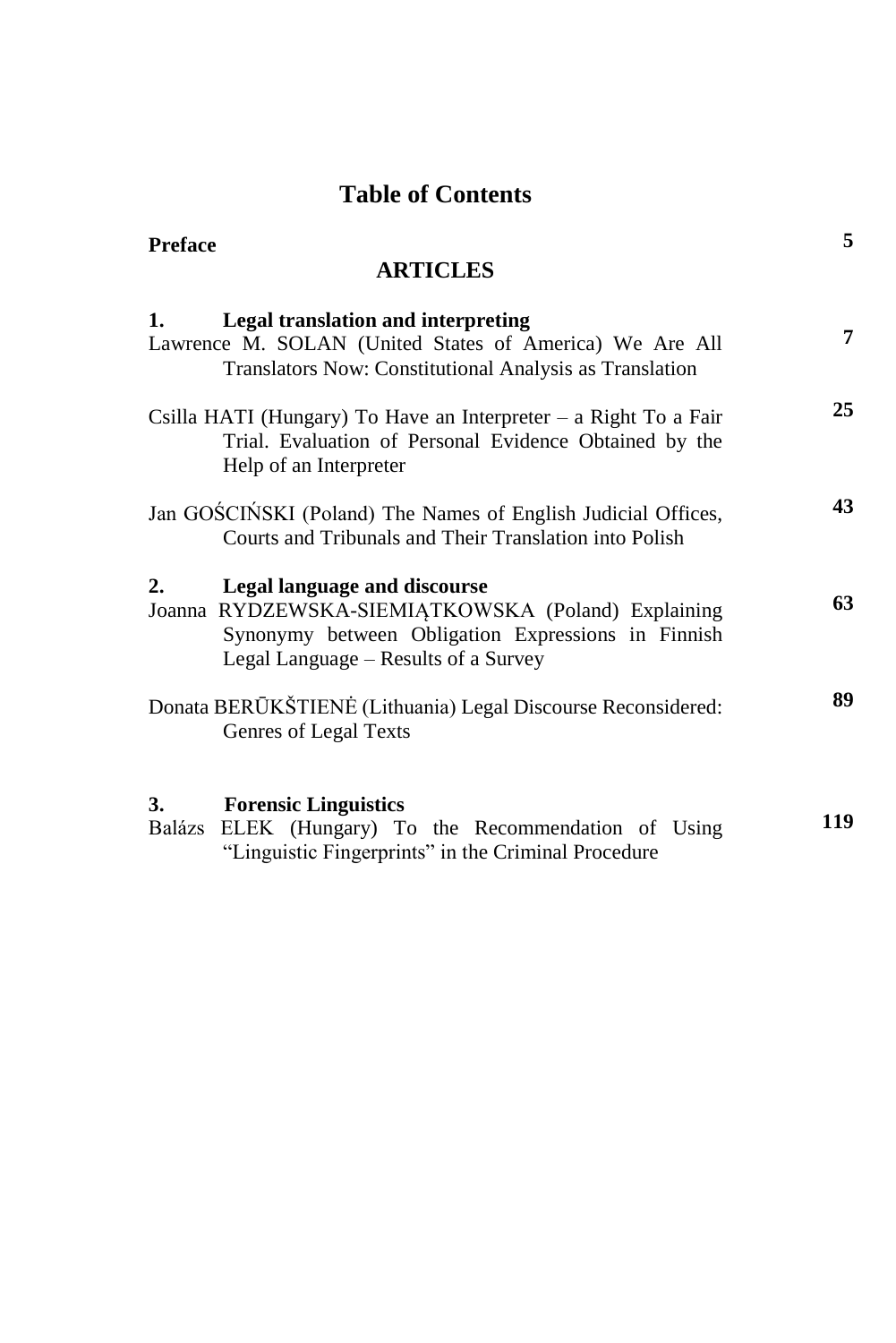## **Spis Treści**

| Wstęp<br><b>ARTYKUŁY</b>                                                                                                                                                                  | 5   |
|-------------------------------------------------------------------------------------------------------------------------------------------------------------------------------------------|-----|
| Tłumaczenie prawne i prawnicze<br>1.<br>Lawrence M. SOLAN (USA) Wszyscy jesteśmy tłumaczami:<br>wykładnia konstytucyjna jako tłumaczenie.                                                 | 7   |
| Csilla HATI (Węgry) Prawo do sprawiedliwego procesu. Ocena<br>osobowych środków dowodowych uzyskanych na drodze<br>tłumaczenia                                                            | 25  |
| Jan GOŚCIŃSKI (Polska) Tłumaczenie na język polski nazw<br>angielskich stanowisk sędziowskich, sądów i trybunałów<br>administracyjnych                                                    | 43  |
| Język prawny i prawniczy oraz dyskurs prawny<br>2.<br>Joanna RYDZEWSKA-SIEMIĄTKOWSKA (Polska) Analiza<br>synonimii między wyrażeniami nakazu w fińskim języku<br>prawnym – wyniki ankiety | 63  |
| Donata BERŪKŠTIENĖ (Litwa) Ewaluacja dyskursu prawnego:<br>gatunki tekstów prawnych.                                                                                                      | 89  |
| Lingwistyka sądowa<br>3.<br>Balázs ELEK (Węgry) Komentarz na temat profilowania<br>językowego podczas postępowania karnego                                                                | 119 |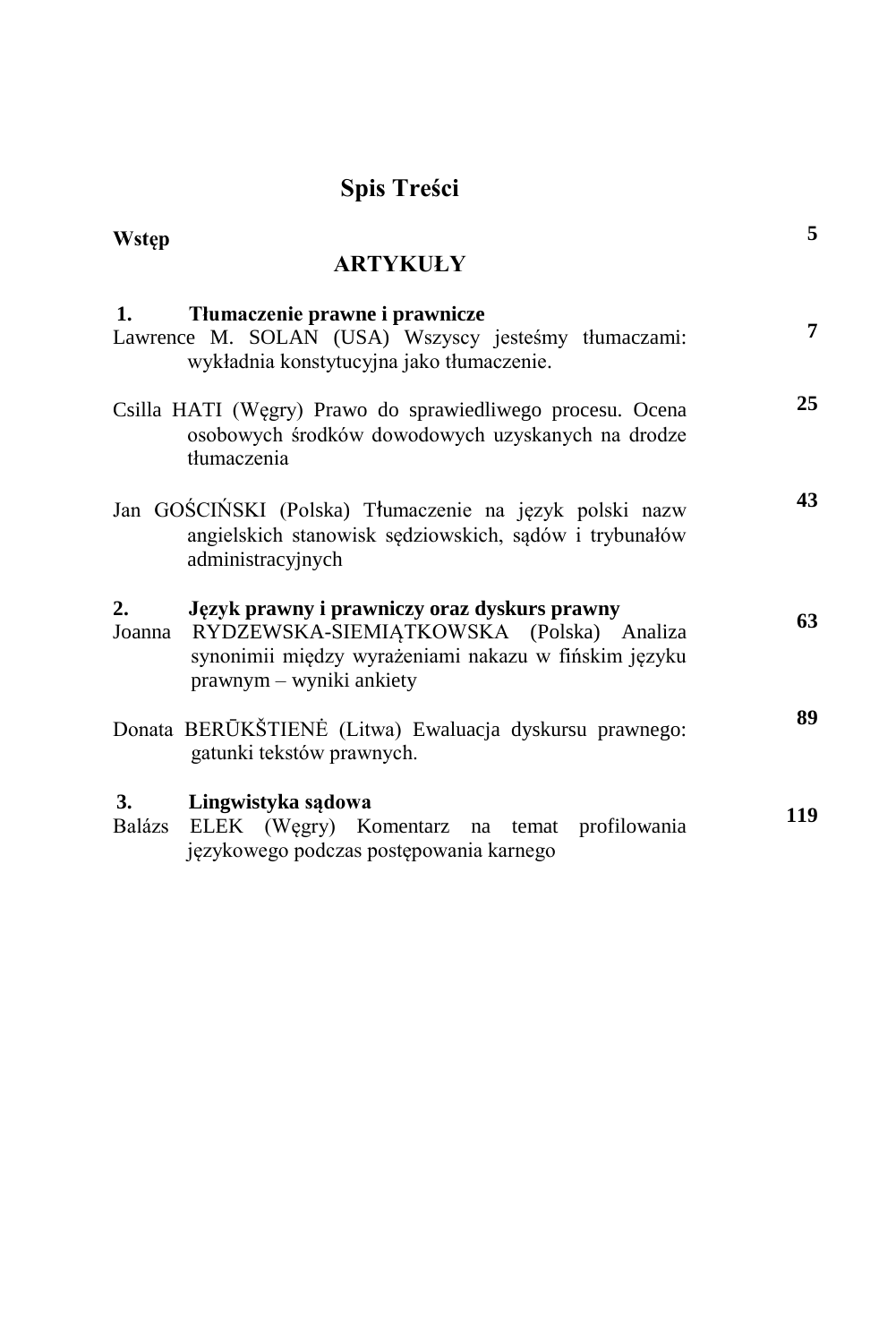### **Preface**

The 28th volume of *Comparative Legilinguistics* consists of six articles, three of them refer to legal translation and interpreting, two touch upon the subject of legal language and discourse and one deal with forensic linguistics.

The volume is opened by an article by Lawrence M. SOLAN (The United States) titled *We Are All Translators Now: Constitutional Analysis as Translation,* In which evidence that legal actors must engage in translation intra- or interlanguage translation is provided..

In the second article *To Have an Interpreter – a Right To a Fair Trial. Evaluation of Personal Evidence Obtained by the Help of an Interpreter,* Csilla HATTI (Hungary) points out that is vital for all parties taking part in the criminal procedure to be aware of the the special characteristics of such Evidence and to accordingly adjust rules of interrogation.

Jan GOŚCIŃSKI from Poland in *The Names of English Judicial Offices, Courts and Tribunals and Their Translation into Polish* analyses judicial system-bound terminology in the comparative English-Polish aspect. After theoretic introduction to judicial system and translation methodology, the author proposes Polish equivalent terminology for such terms as *Court of Appeal*, *Family Court* or *Chancery Master* and others

The section concerning Legal Language and Discourse is opened by an article by. Joanna RYDZEWSKA-SIEMIĄTKOWSKA (Poland) *Explaining Synonymy between Obligation Expressions in Finnish Legal Language – Results of a Survey* in which she provides an in deep semantic analysis of two terms expressing obligation in the Finnish Language *tulee* and *-t(t)ava.*

The fifth article *Legal Discourse Reconsidered: Genres of Legal Texts* written by Donata BERŪKŠTIENĖ (Lithuania) discusses various genres and properties of *Lingua Legis*. By reviewing various theoretical works concerning the legal genre, the author confirms that certain features of legal texts can be found regardless the ethnic language they are formulated in.

Finally in the section concerning Forensic Linguistics comprises an article titled *To the Recommendation of Using "Linguistic Fingerprints" in the Criminal Procedure* Balázs ELEK